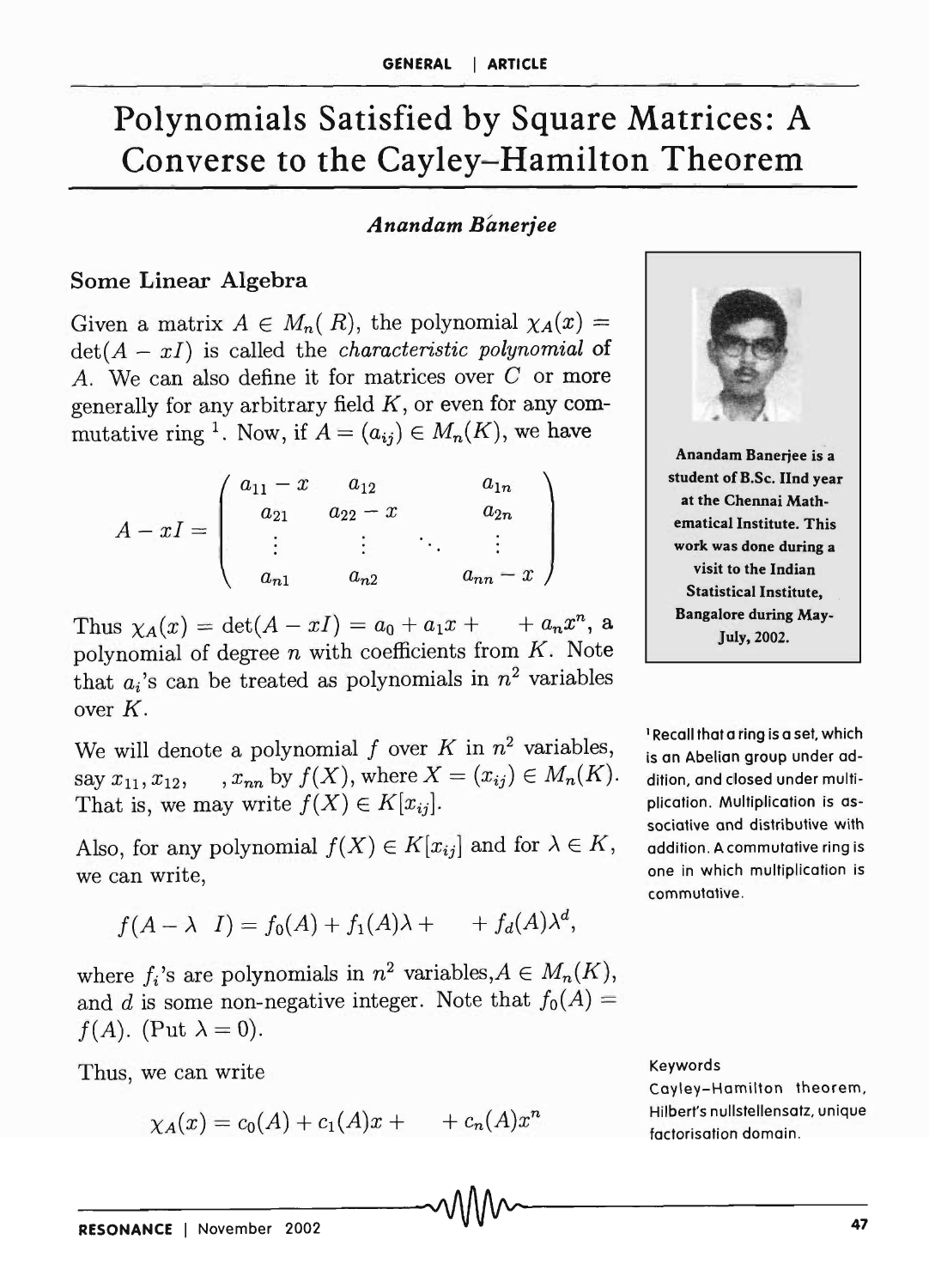Every polynomial identity satisfied by the set of all  $n \times n$ matrices, is a consequence of the Cayley-Hamilton theorem.

Recall that  $\lambda \in K$  is called an *eigenvalue* of  $A \in M_n(K)$ , if *A*  $v = \lambda$  *v* for some  $0 \neq v \in K^n$ . Note that any eigenvalue of the matrix *A* is a root of  $\chi_A(x)$  since  $(A \lambda$  *I)*  $v = 0 \implies \det(A - \lambda I) = 0$ , i.e.  $\chi_A(\lambda) = 0$ .

We now state the Cayley-Hamilton Theorem, a wellknown theorem in linear algebra concerning characteristic polynomials of matrices.

Cayley-Hamilton Theorem: *Let A be a n* x *n matrix with entries in a field K and let*  $\chi_A(x) = \det(A - xI)$ *be its characteristic polynomial. Then*  $\chi_A(A) = 0$  *as an*  $n \times n$  *matrix.* 

In fact, the theorem is valid for matrices over any commutative ring which has a multiplicative unity 1. However, we will concentrate on fields only. We will prove a slightly generalised version of the above theorem. We also draw attention to the fact that, in a sense made precise at the end of this article - every polynomial identity satisfied by the set of all  $n \times n$  matrices, is a consequence of the Cayley-Hamilton theorem.

**Theorem:** Let  $A, B \in M_n(K)$  be such that  $AB = BA$ . *Then,*  $\chi_A(B) = (B - A)C$  *for some*  $C \in M_n(K)$ . *In particular,*  $\chi_A(A) = 0$ .

**Proof:** We know that, for any matrix A,  $det(A)$   $I =$ *A Adj(A)* , where *Adj(A)* is the adjoint of the matrix *A.* Since  $Adj(A - xI)$  can be written as

$$
Adj(A - xI) = g_0(A) + g_1(A)x + \cdots + g_{n-1}(A)x^{n-1},
$$

where  $g_i(A)$  are matrix-valued functions of A and, since  $\chi_A(x) = \det(A - xI)$ , we have

$$
\chi_A(x)I = (A - xI)Adj(A - xI)
$$
  
=  $(A - xI)(g_0(A) + g_1(A)x +$   
+  $g_{n-1}(A)x^{n-1})$   
=  $c_0(A) + c_1(A)x +$  +  $c_n(A)x^n$ .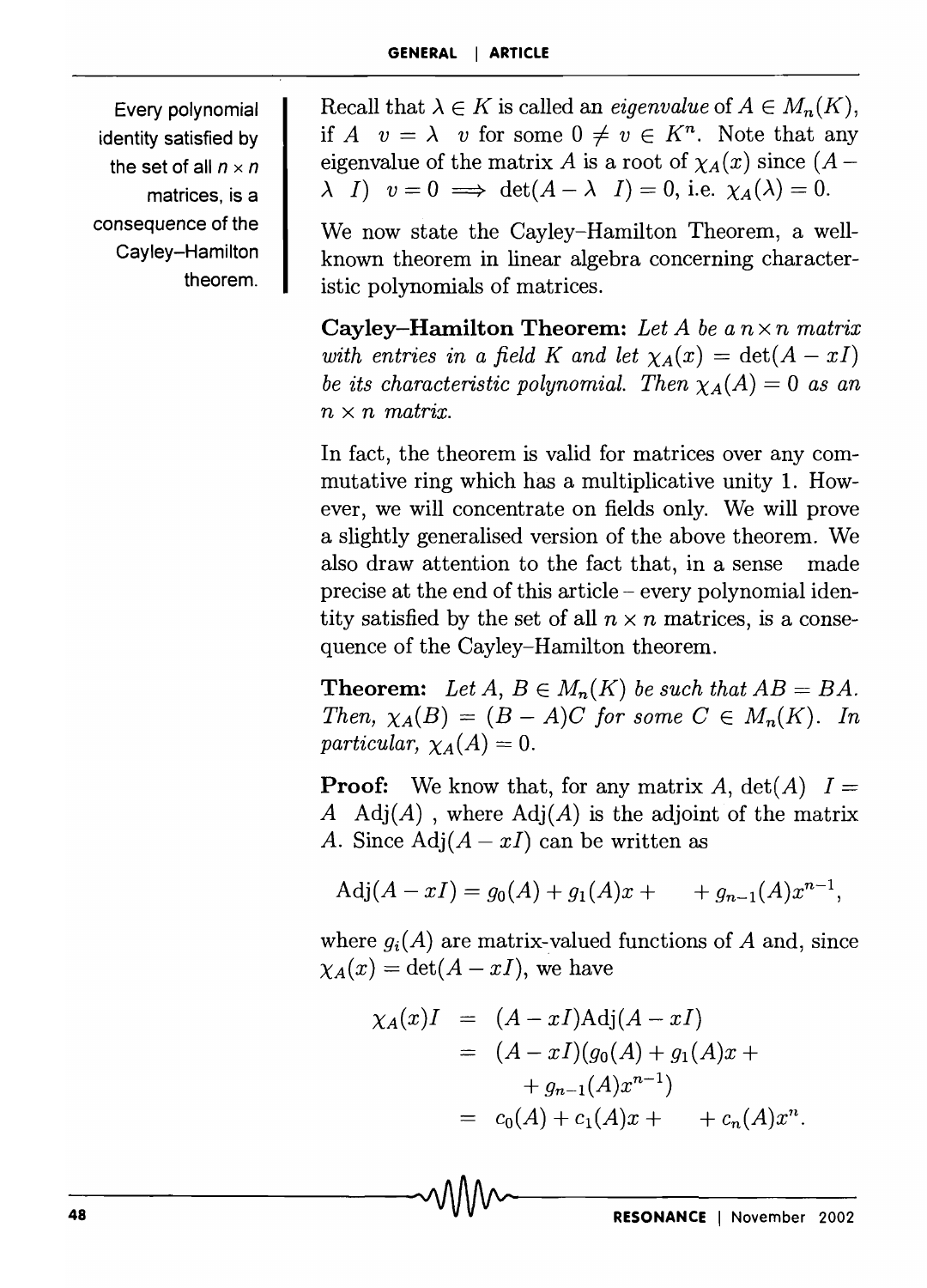.

Hence,

$$
\chi_A(B) = c_0(A)I + c_1(A)B + \cdots + c_n(A)B^n
$$
  
=  $g_0(A)A + (g_1(A)A - g_0(A))B + \cdots$   
 $(g_{n-1}(A)A - g_{n-2}(A))B^{n-1} - g_{n-1}(A)B^n$   
=  $(A - B)(g_0(A) + g_1(A)B + \cdots + g_{n-1}(A)B^{n-1})$ 

Thus,  $\chi_A(A) = 0$ .  $\spadesuit$ 

Hence, if 
$$
f(X) = g(X)
$$
 det $(X) \in K[x_{ij}]$ , we have  
\n $f(A - xI) = g(A - xI)(c_0(A) + c_1(A)x + c_n(A)x^n)$ .

Therefore,

$$
f_0(A)
$$
  $I + f_1(A)$   $A + f_d(A)$   $Ad = p(A)(c_0(A)I + c_1(A)A + + c_n(A)A^n),$ 

where  $p(A)$  is some polynomial in A. Thus, we get,

 $f_0(A) \cdot I + f_1(A) \cdot A + \cdots + f_d(A) \cdot A^d = 0 \in M_n(K)$ . (1)

A natural question that arises now is whether the converse is true. That is, if  $f(X) \in K[x_{ij}]$  satisfies (1) for every matrix A, then is  $f(X)$  a multiple of  $\det(X)$ ? Let us try to check this for some finite 'fields first.

**Example:** Consider the matrix  $X = (x_{ij}) \in M_2(F_p)$ and let

$$
f(X) = x_{12}^p - x_{12}.
$$

*Here,*  $F_p$  *is the field with p elements, where p is a prime.* 

Then  $f(A - \lambda I) = 0 \ \forall A \in M_2(F_p)$ . But det(X) =  $x_{11}x_{22} - x_{12}x_{21}$  does not divide  $f(X)$ , since  $f(X)$  does not involve  $x_{11}, x_{22}, x_{21}$ . Hence, the converse is not true for  $F_p$ .  $\clubsuit$ 

Let us give a slightly more non-trivial example for matrices in  $F_2$ .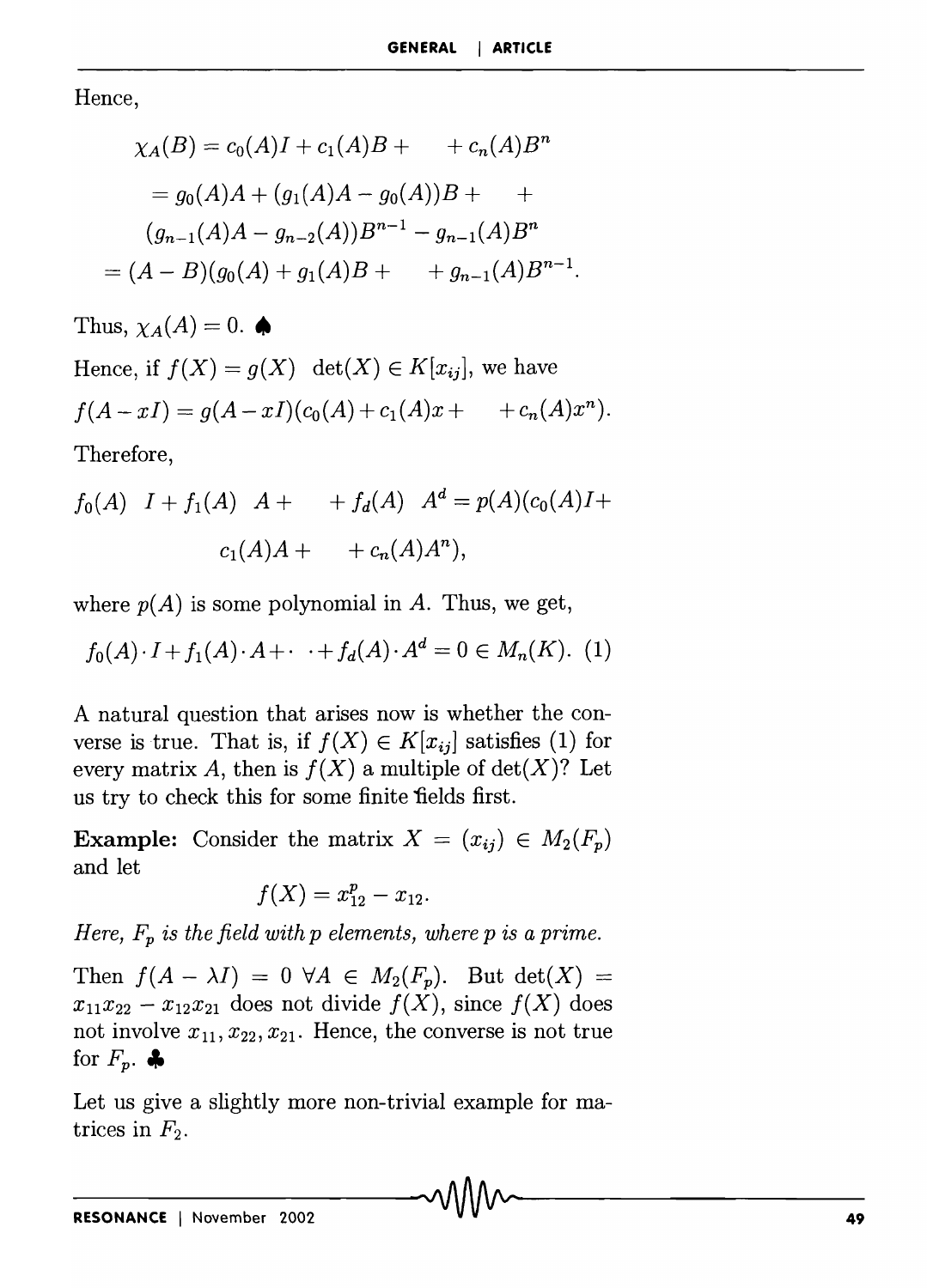Every polynomial identity satisfied by the set of all  $n \times n$ matrices, is a consequence of the Cayley-Hamilton theorem. **Example:** Let  $f(X) = (x_{12} + x_{21})x_{11}x_{22}$ . Let  $A \in$  $M_2(F_2)$ . Then

$$
f(A-\lambda \quad I)=(a_{12}+a_{21})(a_{11}-\lambda)(a_{22}-\lambda)
$$

$$
=(a_{12}+a_{21})a_{11}a_{22}-(a_{12}+a_{21})(a_{11}+a_{22})\cdot\lambda+(a_{12}+a_{21})\cdot\lambda^2
$$

We claim that

$$
(a_{12} + a_{21})a_{11}a_{22}I - (a_{12} + a_{21})(a_{11} + a_{22})A +
$$

$$
(a_{12} + a_{21})A^2 = 0
$$
 (2)

 $\forall A \in M_2(F_2)$ . To see this, suppose  $(a_{12} + a_{21}) \neq 0$  in  $F_2$  (for otherwise our claim is true). Now there may be *three* cases.

- $a_{11} = a_{22} = 0$ : Here, we must have  $A^2 = 0$ .
- $a_{11} = a_{22} = 1$ : It is easily checked that  $A^2 = I$  in this case. Hence,  $I + A^2 = I + I = 0$ .
- $a_{11} + a_{22} = 1$ : Here again, one can check that  $A^2 = A$ .

Thus, in all cases, (2) is satisfied.

But det(X) =  $x_{11}x_{22} - x_{12}x_{21}$  does not divide  $f(X) =$  $(x_{12} + x_{21})x_{11}x_{22}$ , since  $f(X)$  does not involve the term  $x_{12}x_{21}$ , while det(X) does.

We shall now consider the field of complex numbers or, more generally, the following kind of fields.

Definition: A field *K* is said to be *algebraically closed,*  if any non-constant polynomial  $f(x) \in K[x]$  has a root in *K*. That is  $\exists \alpha \in K$ , such that  $f(\alpha) = 0$ .

Note that if *K* is algebraically closed, all roots of  $f(x)$ are in *K.* This follows from the remainder theorem, on using induction.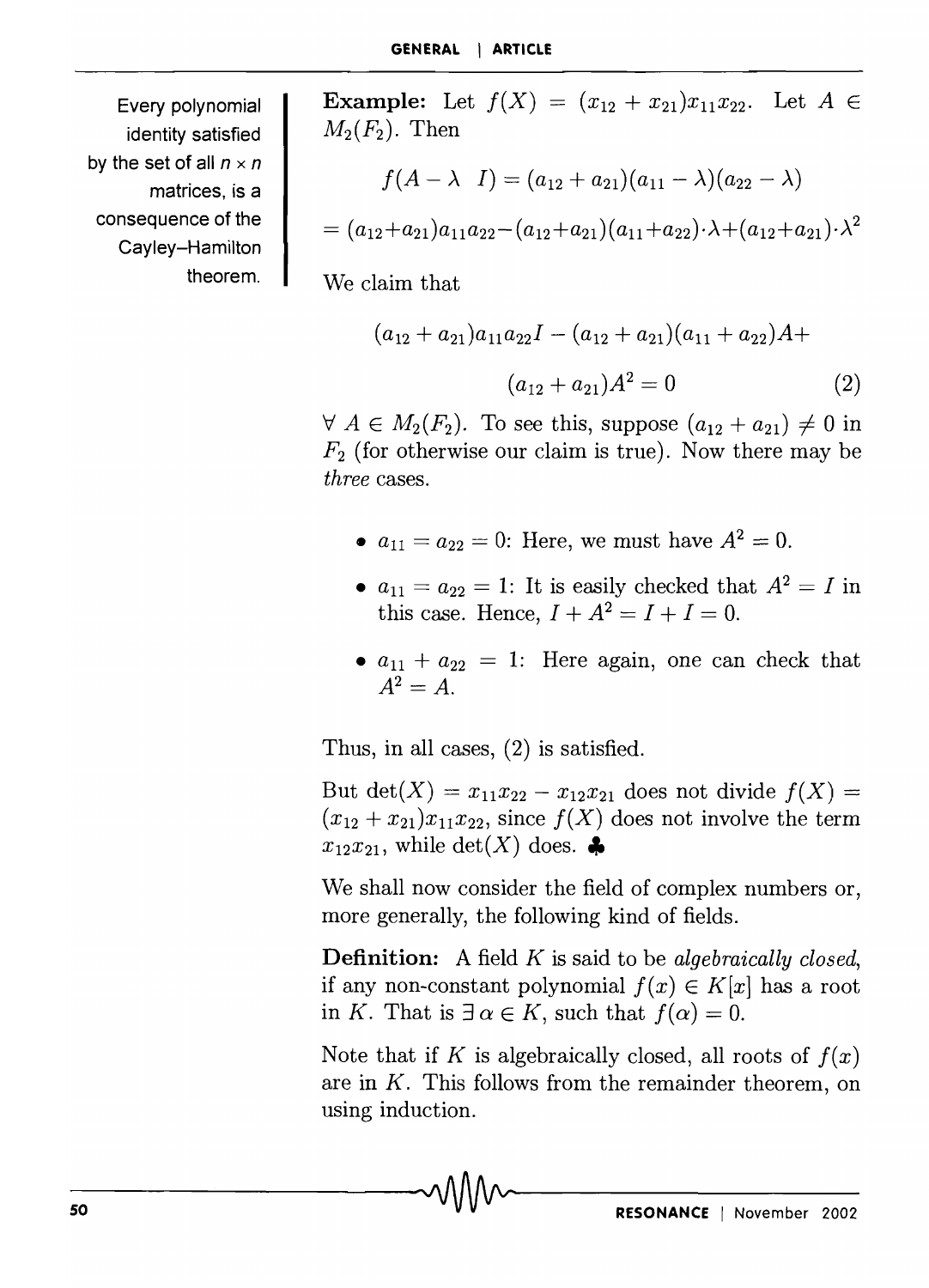In fact, we will prove that the converse statement to the Cayley-Hamilton theorem, as asserted above, is indeed true for any algebraically closed field. For proving this, we will use some commutative algebra; in particular, we shall make use of a fundamental theorem of Hilbert.

### Some Commutative Algebra

Recall that an ideal *I* of a ring *R* is defined to be an additive subgroup of the ring, such that  $rI \subseteq I \ \forall r \in R$ .

For example,  $nZ$  is an ideal of *Z* for any  $n \in Z$ . In the ring of polynomials, the polynomials with constant term o is an ideal. The whole ring is an ideal in any ring. In a ring R containing a multiplicative unity 1, an ideal is proper (i.e. not the whole) if, and only if, 1 is not in it.

**Definition:** Let J be a proper ideal of  $K[x_1, \ldots, x_n]$ . The *variety*  $V(J)$  of *J* is defined to be the set of *n*tuples  $a = (a_1, \dots, a_n) \in K^n$ , where every polynomial contained in J vanishes. That is,

$$
V(J) = \{ a \in K^n | f(a) = 0 \,\forall \, f \in J \}.
$$

Definition: The *radical* of an ideal J in a ring *R* is defined to be the set

rad( $J$ ) = { $f \in R | f^n \in J$  for some *n*}.

Note that  $rad(J)$  is an ideal of R. This follows, because if  $x^n \in J$  and  $y^m \in J$ , then  $(x+y)^{m+n} \in J$ , and  $(ax)^n \in J$ .

If  $f \in rad(J) \subset K[x_1, \dots, x_n]$ , then for some k, we have  $f^k(a) = 0 \ \forall a \in V(J).$ 

Hence,  $f(a) = 0 \ \forall a \in V(J)$ . The following fundamental theorem of Hilbert, called the Nullstellensatz  $2$  asserts that the converse is also true for if  $K$  is algebraically closed.

Hilbert's Nullstellensatz: *Given an algebraically closed field K, a non-zero proper ideal*  $J \subset K[x_1, \ldots, x_n]$ , 21t is a German word, meaning 'Theorem on position of Zeroes'.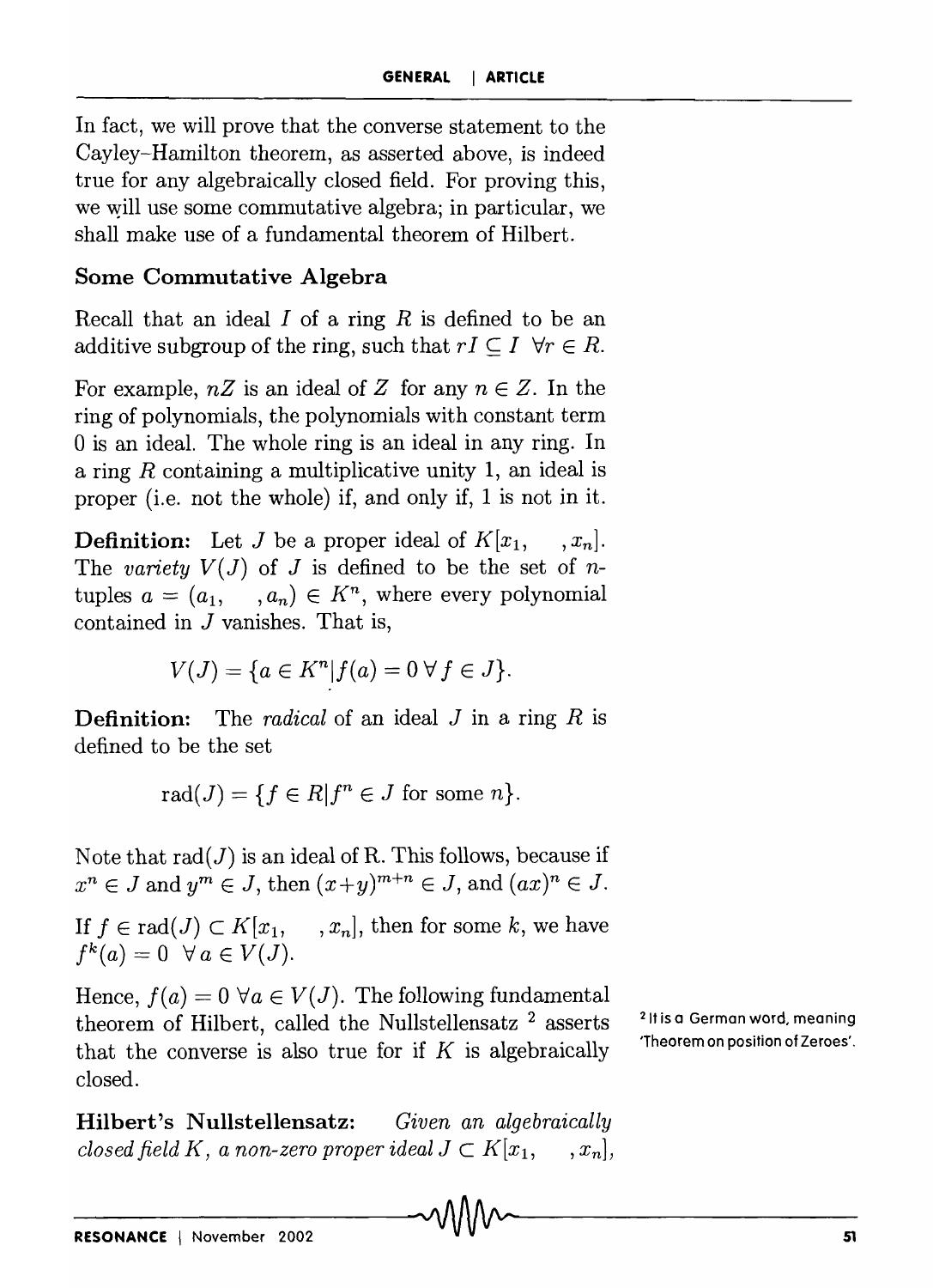A weaker version of the nullstellensatz is the statement that for any ideal  $J \neq$  $K[x_1, \ldots, x_n]$ , the variety  $V(J)$  is nonempty. For  $n=1$ , this is evidently the property of being algebraically closed that was defined.

<sup>3</sup>An integral domain is a ring in which the product of two nonzero elements is never zero.

> In any integral domain, it is very easy to see that prime elements are irreducible. The converse is not true, in general.

and 
$$
f \in K[x_1, \ldots, x_n],
$$
  
\n $f(a) = 0 \ \forall \ a \in V(J) \iff f \in \text{rad}(J).$ 

A weaker version of the nullstellensatz is the statement that for any ideal  $J \neq K[x_1, \dots, x_n]$ , the variety  $V(J)$ is non-empty. For  $n = 1$ , this is evidently the property of being algebraically closed that was defined.

A detailed account of Hilbert's nullstellensatz is given in [2]. One may also refer to [1].

**Definition:** An ideal  $J \subset R$  is called a prime ideal of  $R, if \, ab \in J \Rightarrow a \in J, \, or \, b \in J.$ 

For example,  $pZ$  is a prime ideal of  $Z$  for any prime  $p \in Z$ . The only other prime ideal in Z is  $\{0\}$ .

In  $Z$ , any prime number  $p$  is characterized by either of the two properties :

(a)  $p \mid ab \Rightarrow p \mid a \text{ or } p \mid b$ . (b)  $p = uv \Rightarrow p = \pm u$  or  $p = \pm v$ .

In a general integral domain<sup>3</sup>, one has to make a distinction between these properties. For example, as shown below, the two properties are not equivalent in the commutative ring  $A = \{a + b\sqrt{3}i : a, b \in \mathbb{Z}\}.$ 

**Definition:** Let  $R$  be an integral domain.

An element  $p \in R$  is called a *prime element*, if it is not a unit and  $p|ab \Rightarrow p|a$  or  $p|b$ .

An element  $d \in R$  is called *irreducible*, if it is not a unit and any expression  $d = pq$  implies that either p or q is a unit in *R.* 

Here, a *unit* is an element  $u \in R$  which has a multiplicative inverse in *R*, i.e.  $\exists v \in R$ , such that  $uv = 1$  in *R*. The only units in  $Z$  are  $\pm 1$ .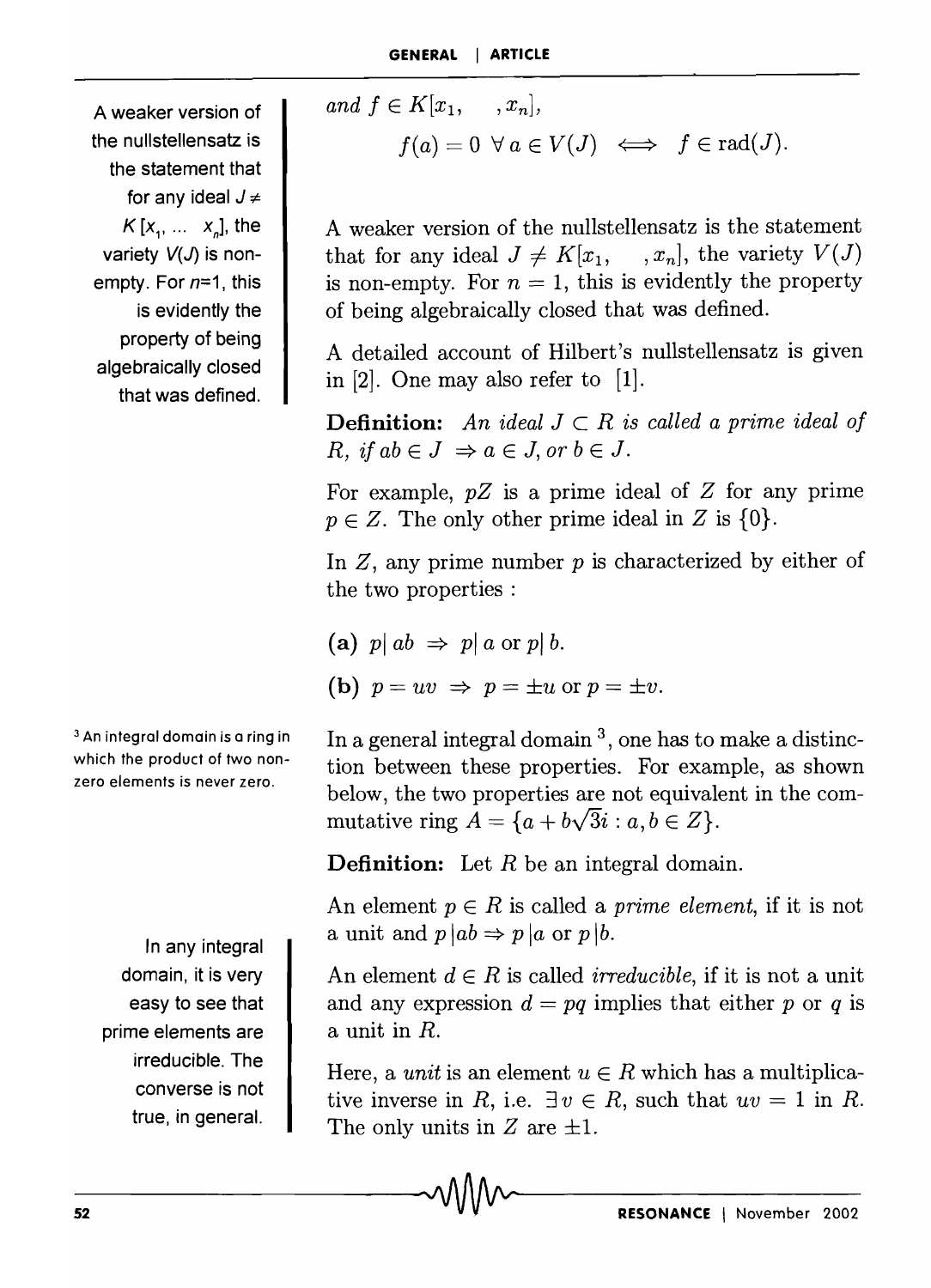In any integral domain, it is very easy to see that prime elements are irreducible. As remarked above, the converse is not true, in general. For instance, in the ring  $A = \{a + b\sqrt{3}i : a, b \in \mathbb{Z}\},\$  the element  $1 + \sqrt{3}i$  is easily shown to be irreducible. However, it is not prime since it divides 2.2 = 4 =  $(1 + \sqrt{3}i)(1 - \sqrt{3}i)$  but does not divide 2, which can also be verified easily.

**Definition:** An integral domain *A* is called an *unique factorisation domain* (abbreviated UFD), if every element  $a \in A$  can be expressed as a product of irreducibles, up to units, that is  $a = up_1$  .  $p_k$ , where u is unit and  $p_i$ 's are irreducibles in  $A$  and the expression is unique in the following sense.

If  $a = up_1$  .  $p_k = vq_1$  .  $q_l$ , then  $k = l$ , and  $p_i = w_iq_i$ , where  $w_i$  is a unit. For example,  $Z$  is a  $UFD$ , since any integer can be written uniquely as a product of primes (or irreducibles) upto sign.

The importance of UFD's stems from the following fact. Consider  $\zeta = e^{2i\pi/p}$ , where *p* is a prime number. Look at the commutative ring  $R$  consisting of all complex numbers of the form  $\sum_{r>0} a_r \zeta^r$  If this ring were a UFD, then Fermat's last theorem would follow for this prime *P* quite easily. The fact that this ring is not a UFD for many *p* is the basic reason behind Fermat's last theorem being a deep problem.

Let us look at the polynomial ring  $K[x]$ , K is any field. As  $K$  is a field, one can easily see that any element  $f(x) \in K[x]$  can be written as  $f(x) = uf_1(x)f_2(x)$  $f_k(x)$ , where  $u \in K$  and  $f_i$ 's are irreducibles in  $K[x]$ . To see this, note that any polynomial of degree 1 is irreducible. We assume that all polynomials of degree less than *n* can be written as a product of irreducibles. Now, if a polynomial of degree *n* is not itself irreducible, then it can be written as a product of two polynomials of lesser degree. Hence, by induction on degree, any polynomial can be written as a product of irreducible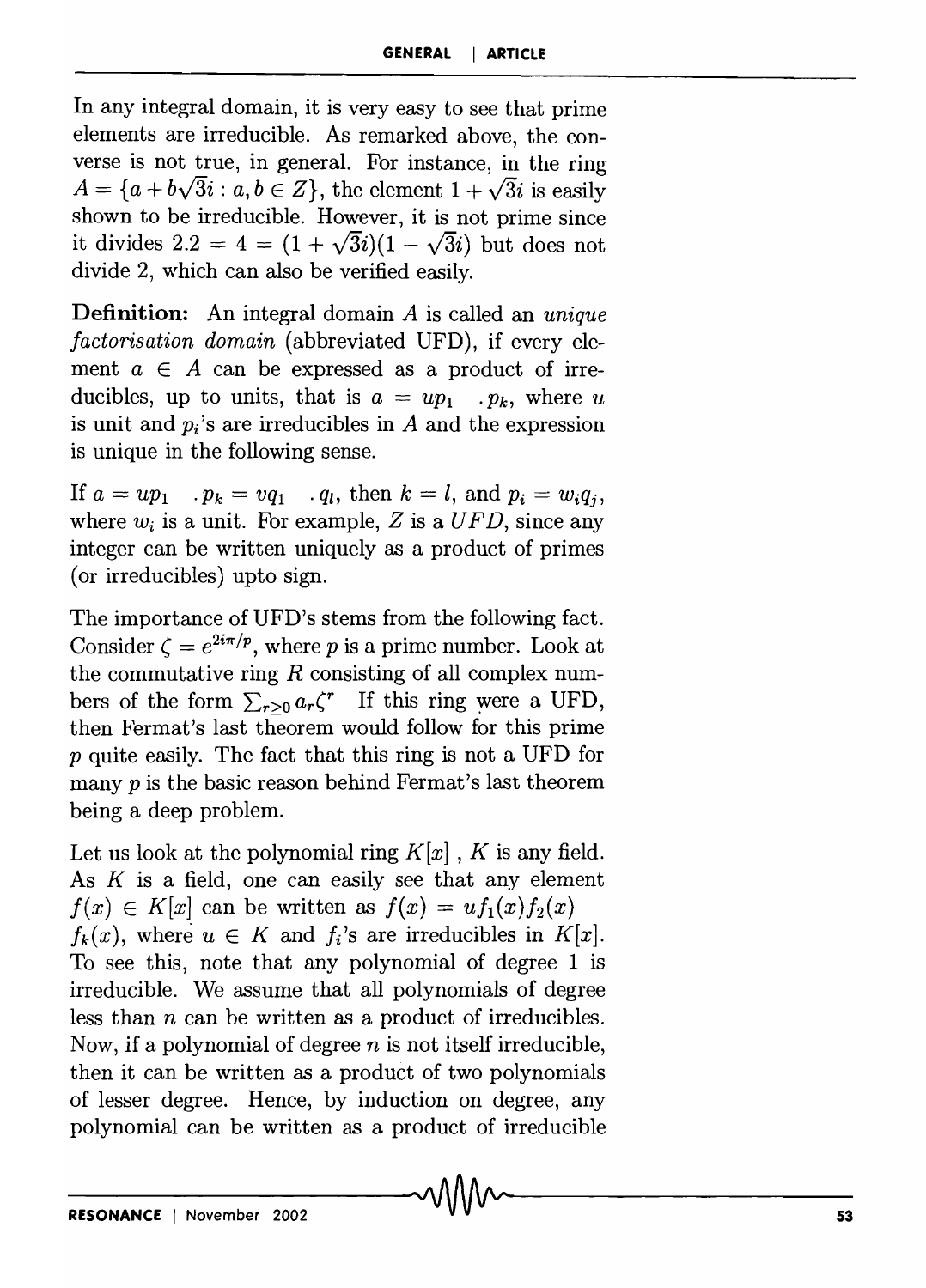polynomials in  $K[x]$ . Also, note that any ideal of  $K[x]$ is generated by a single element. This can be seen by observing that the element of smallest degree in any ideal must divide all other elements in that ideal. Now, if  $f_i$  is an irreducible polynomial in  $K[x]$ , note that the ideal  $(f_i)$  cannot be contained in any proper ideal of  $K[x]$ . This follows, because

$$
(f_i) \subseteq (\alpha) \Rightarrow f_i = \alpha g \Rightarrow g
$$
 is constant  $\Rightarrow (\alpha) = (f_i)$ .

Now, suppose for some irreducible polynomial  $f \in K[x]$ , we have *f*  $|ab, a, b \in K[x]$ . That is,  $ab \in (f)$ . If  $a \notin (f)$ , we have  $(f, a) = K[x]$ . Hence, we can write  $1 = fg_1 + aq_2$ . Thus,  $b = fbg_1 + abg_2 \in (f)$ . Therefore,  $f \mid b$ . Hence, f is a prime in  $K[x]$ . Now, given some polynomial  $f \in K[x]$ , if it has two expansions into irreducibles, say

 $f = up_1p_2$  .  $p_r = q_1q_2$  .  $q_s$ , where  $p_i$ 's and  $q_j$ 's are irreducibles in  $K[x]$  and  $u \in K$ . We saw above that all irreducible polynomials in  $K[x]$  are primes. Hence, each  $p_i$  divide  $q_j$  for some j. Since  $q_j$ 's are irreducible, it follows that  $q_i = ap_i$ , where *a* is a unit. Thus, we must have that the expansion of  $f$  into irreducibles is unique. Hence,  $K[x]$  is a  $UFD$ .

A famous theorem of Gauss implies that  $K[x_1, x_2, ..., x_n]$ is also an *UFD.* 

Gauss's Theorem: *R[x] is a UFD, if and only if R is a UFD.* 

For a proof of Gauss's theorem and a detailed proof of the fact that  $K[x]$  is a  $UFD$ , look at [3].

**Corollary:** Let K be a field. Then  $K[x_1, \ldots, x_n]$  is a *UFD.* 

Proof: We have already seen that, for any field *K, K[x)*  is *aUF D.* The rest follows by induction and the fact that if *R* is a  $UFD$ , then so is  $R[x]$ . Thus, assuming that  $K[x_1, \ldots, x_{n-1}]$  is a *UFD*, we get that  $K[x_1, \ldots, x_n] =$ 

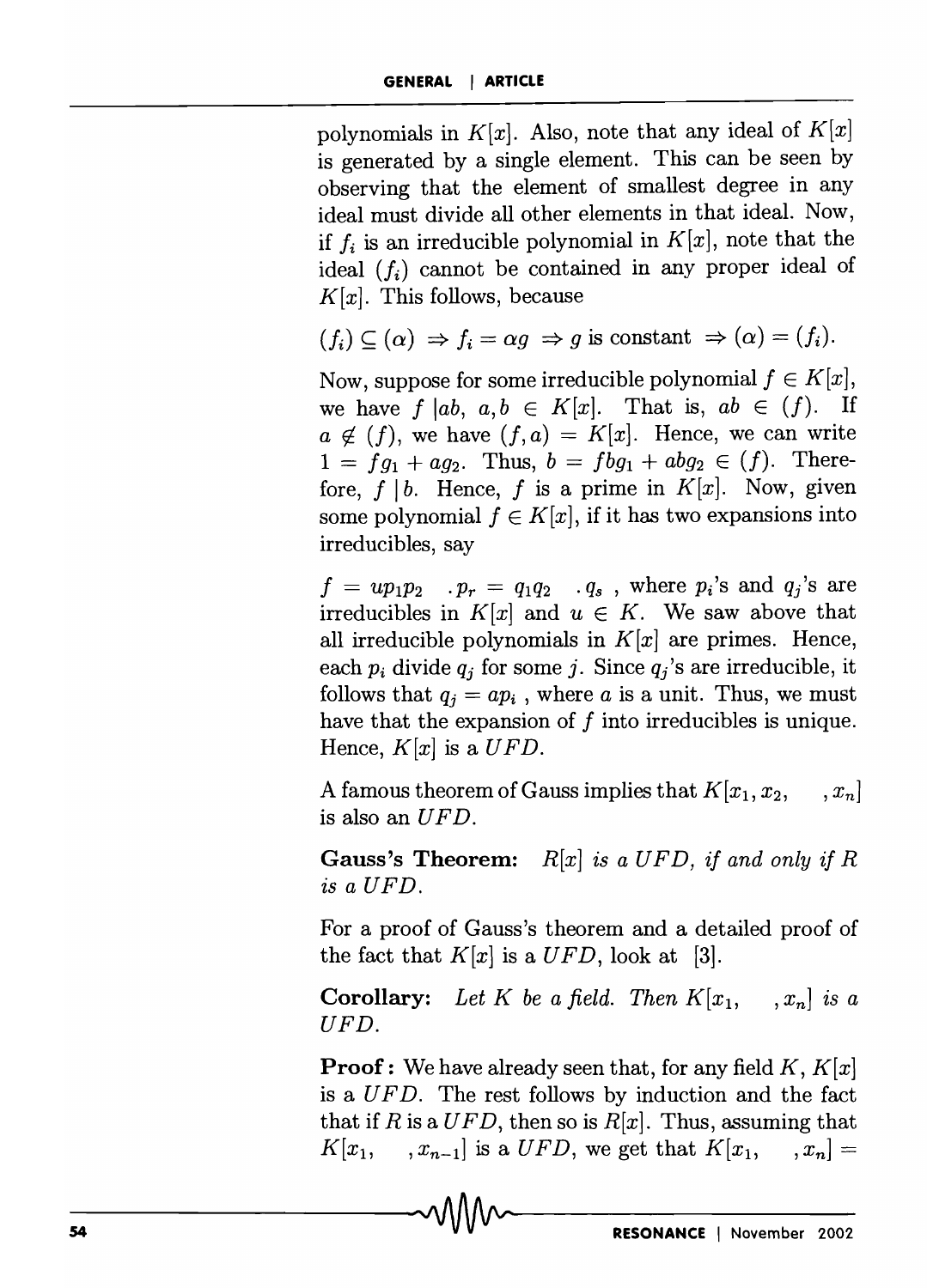$K[x_1,$  $\langle x_{n-1} | [x_n] \rangle$  is a  $UFD$ .

## **Converse to Cayley-Hamilton Theorem**

We now proceed to prove the converse of Cayley-Hamilton theorem for an algebraically closed field. The result is known even for infinite integral domains and the reader who wants to investigate further may consult [4].

**Main Theorem:** *Let K be an algebraically closed field,*   $f \in K[x_{11}, x_{12}, \ldots, x_{nn}]$ . Let  $A \in M_n(K)$  and let  $f_i$ 's be *defined as* 

$$
f(A - \lambda I) = f_0(A) + f_1(A)\lambda + f_d(A)\lambda^d
$$

*Now, if, for all*  $A \in M_n(K)$ *, we have the relation* 

$$
f_0(A)I + f_1(A)A + f_d(A)A^d = 0 \in M_n(K),
$$

*then*  $f(X) = g(X)$   $\det(X)$   $\forall X \in M_n(K)$  for some  $g \in K[x_{11}, x_{12}, \ldots, x_{nn}].$ 

**Proof:** Let  $I = (\det(X))$  be the ideal of  $K[x_{11}, x_{12},$  $x_{nn}$  generated by  $\det(X)$ . Then,

$$
V(I) = \{ X \in M_n(K) \mid \det(X) = 0 \}.
$$

Hence, any matrix  $A \in V(I)$  is singular. That is,  $\exists 0 \neq$  $v \in K<sup>n</sup>$ , such that *A*  $v = 0$ . Thus, we have

$$
f_0(A)I \quad v=0 \Rightarrow f_0(A)=0.
$$

But we saw earlier that  $f(A) = f_0(A)$ . Hence,  $f(A) =$  $0 \ \forall A \in V(I)$ . Thus, by Hilbert's nullstellensatz,

$$
f\in \mathop{\mathrm{rad}}(I).
$$

We shall show that f itself is in *I.* 

**Claim:**  $I = (\det(X))$  *is a prime ideal of*  $K[x_{11}, x_{12}, \ldots]$  $x_{nn}$ .

Note that, it follows from the definition of a prime ideal, that for any prime ideal  $P \subset R$ , rad $(P) = P$ . (Since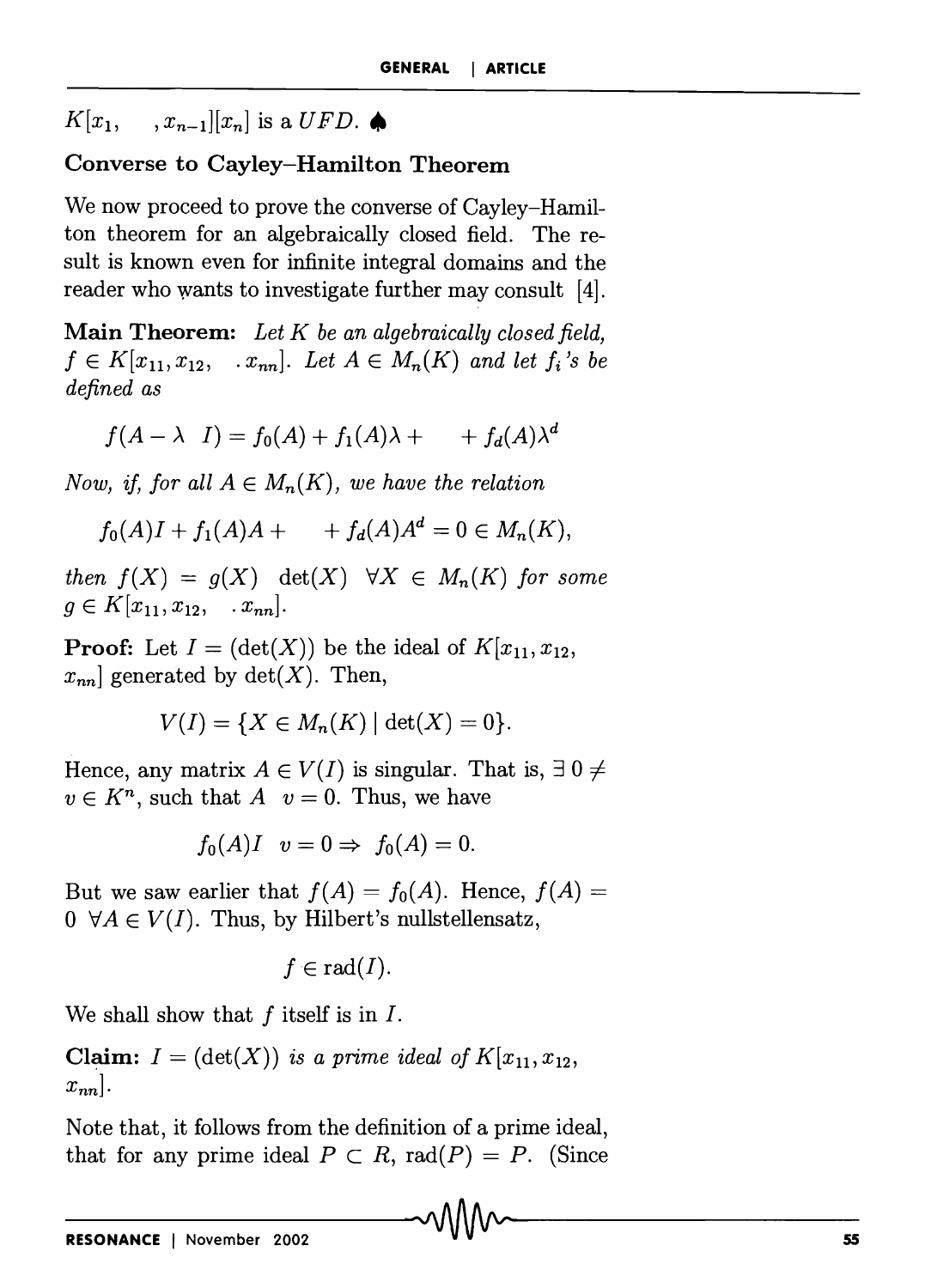If one considers the polynomial  $g(x,y) = (xy-yx)^n$ in noncommuting variables  $x, y$ , then  $q(U, V) = 0$  for any two upper triangular matrices  $U, V \in M_n(C)$ .

Similarly, if one considers the polynomial  $g(x,y) =$  $(xy-yx)^n$ in noncommuting variables  $x, y$ , then  $g(U, V) = 0$  for any two upper triangular matrices  $U, V \in M_n(C)$ .

 $f^{n} \in P \Rightarrow f \in P$ ). Thus, if we prove the above claim, we have  $f \in I = (\det(X))$ , and hence, we are done.

**Proof of Claim:** Since, by Gauss's theorem,  $K[x_{11}, x_{12},$  $[x_{nn}]$  is a *UFD*, it is enough to show that  $det(X)$  is an irreducible element. Suppose, on the contrary, that  $\det(X) = \alpha(X)$   $\beta(X)$ , for some  $\alpha, \beta \in K[x_{11}, x_{12},$  $x_{nn}$   $\mid$   $\mid$  *K.* As  $\alpha$  is not constant, it involves  $x_{ij}$  for some i, j. Since  $det(X)$  is row-linear,  $det(X)$  does not involve terms of the form  $x_{ij}x_{ki}$  for any k. Hence, the variables  $x_{1i}, x_{2i}, \ldots, x_{ni}$  cannot occur in  $\beta$ . Thus,  $\alpha$  must involve  $x_{ij}$   $\forall i$ . Again, since  $\det(X)$  is column-linear, we get similarly that  $\alpha$  involves  $x_{ij}$   $\forall i, j$ . That is,  $\beta \in K$ , a contradiction. Hence,  $\det(X)$  is irreducible in  $K[x_{11}, x_{12}, \ldots, x_{nn}]$ .

## Every Polynomial Identity is a Consequence of C-H

Apart from its evident role as the polynomial carrying information about the eigenvalues of a given matrix, the Cayley-Hamilton theorem has also another more universal role. We shall explain this, to put it in the right perspective.

Any two diagonal matrices with complex entries evidently commute. This can be viewed as saying that when one looks at the polynomial  $f(x, y) = xy - yx$  in noncommuting variables  $x, y$ , we have  $f(A, B) = 0$  for any two diagonal matrices  $A, B \in M_n(C)$ .

Similarly, if one considers the polynomial  $q(x, y) = (xy - y)$  $yx)^n$  in noncommuting variables x, y, then  $g(U, V) = 0$ for any two upper triangular matrices  $U, V \in M_n(C)$ .

One can think of these statements as saying that the sets  $T_n$  of diagonal matrices and  $B_n$  of upper triangular matrices satisfy some *polynomial identities.* 

The set  $M_n(C)$  of  $n \times n$  complex matrices and the sets *Tn, Bn* are examples of *algebras* over *C.* In fact, they are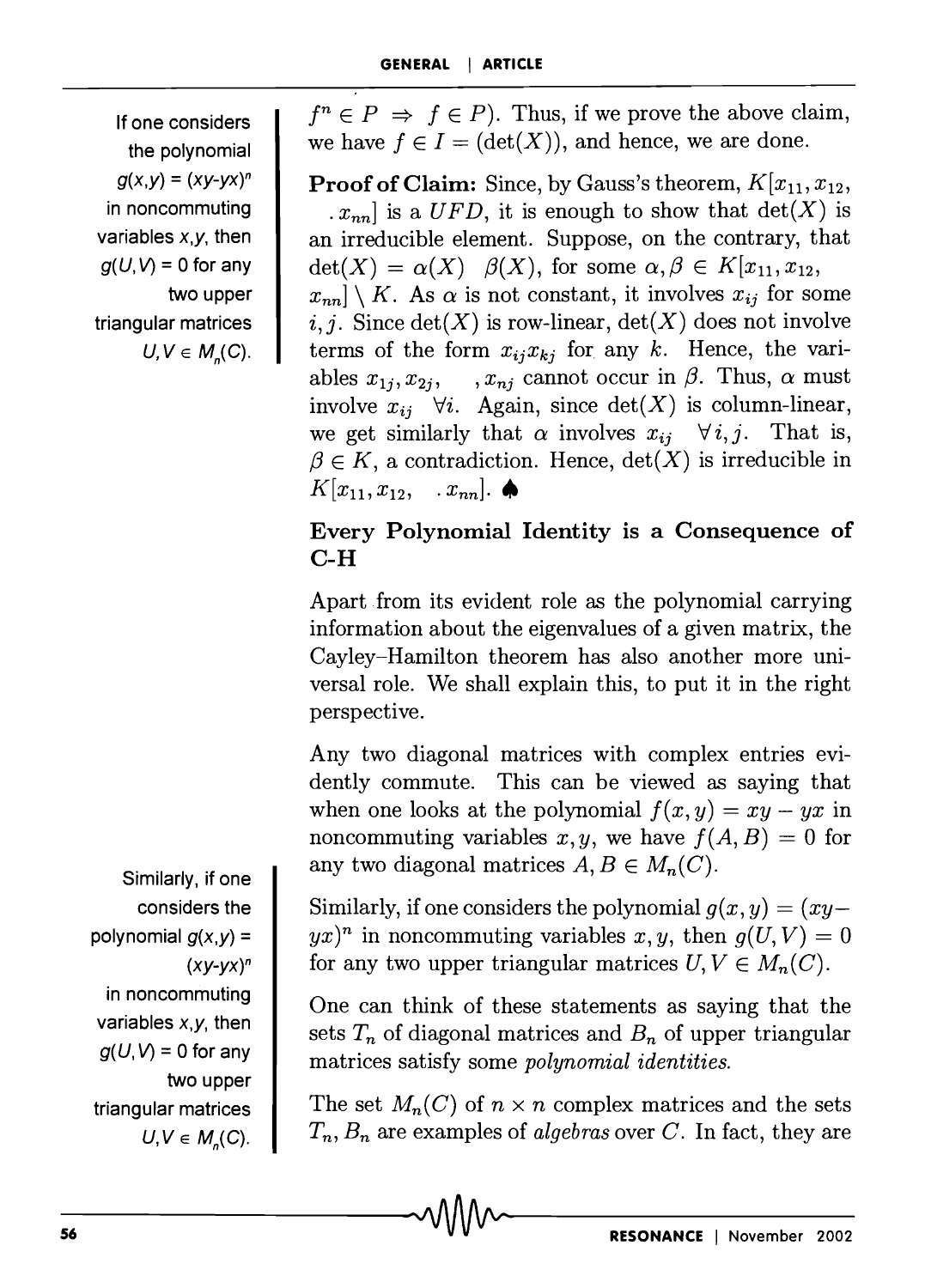examples of algebras satisfying a polynomial identity or PI-algebras.

In fact,  $M_n(C)$  satisfies the standard polynomial of degree *2n* viz.,

$$
F(x_1, \ldots, x_n) = \sum_{\sigma \in S_{2n}} sgn(\sigma) x_{\sigma_1} \cdots x_{\sigma_{2n}}.
$$

Further,  $M_n(C)$  does not satisfy any polynomial identity of lower (than *2n)* degree. This is the assertion of a famous theorem of Amitsur and Levitskii [5]. This is rather tricky to prove but can be done by starting with the Cayley-Hamilton theorem and using the multilinearization technique as indicated below ([6], p.I73 for a proof).

Given a permutation  $\sigma \in S_r$ , if we write its cycle decomposition (including all 1-cycles also) as  $(a_1, \ldots, a_k)(b_1, \ldots, b_k)$  $(b_{k_2})$  , then one can look at the function

$$
F_{\sigma}: M_n(C)^r \to C \text{ defined by}
$$

 $F_{\sigma}(A_1, \cdots, A_r) = \text{tr}(A_{a_1} \cdots A_{a_{k_1}})\text{tr}(A_{b_1} \cdots A_{b_{k_2}})$ 

It is a fact that if  $r \geq n+1$ , then the function  $F_r =$  $\sum_{\sigma \in S_r} sgn(\sigma) F_{\sigma} : M_n(C^r) \to C$  is identically zero. This can be seen as follows.

For simplicity, let us illustrate it first for  $n = 2$ .

The Cayley-Hamilton theorem gives us  $A^2 - \text{tr}(A)A +$  $det(A) = 0$ . We can rewrite the determinant as  $det(A) = 0$  $\frac{\text{tr}(A)^2 - \text{tr}(A^2)}{\text{since } \det(A)} = \lambda_1 \lambda_2 = \frac{(\lambda_1 + \lambda_2)^2 - (\lambda_1^2 + \lambda_2^2)}{\text{where}}$ Cayley–Hamilton theorem gives us  $A^2 - \text{tr}(A)A$ <br>
(1) = 0. We can rewrite the determinant as det(A)<br>  $\frac{-\text{tr}(A^2)}{2}$  since det(A) =  $\lambda_1 \lambda_2 = \frac{(\lambda_1 + \lambda_2)^2 - (\lambda_1^2 + \lambda_2^2)}{2}$ , wh<br>
e are the eigenvalues of A. On bilinear  $\lambda_1, \lambda_2$  are the eigenvalues of *A*. On bilinearizing this form, we have the bilinear form of Cayley-Hamilton theorem for  $2 \times 2$  matrices viz.,

$$
A_1A_2 + A_2A_1 - \text{tr}(A_1)A_2 - \text{tr}(A_2)A_1 + \text{tr}(A_1)\text{tr}(A_2) - \text{tr}(A_1A_2) = 0.
$$

One can multiply by any *A3* on the right and take traces to get (in our earlier notation) that  $F_3: M_2(C)^3 \to C$ 

We have the bilinear form of Cayley-Hamilton theorem for  $2 \times 2$  matrices viz.,  $A_1 A_2 + A_2 A_1 - \text{tr}$  $(A_1)A_2$  – tr  $(A_2)A_1$  + tr  $(A_1)$  tr  $(A_2)$  - tr  $(A_1, A_2)$  $= 0$ .